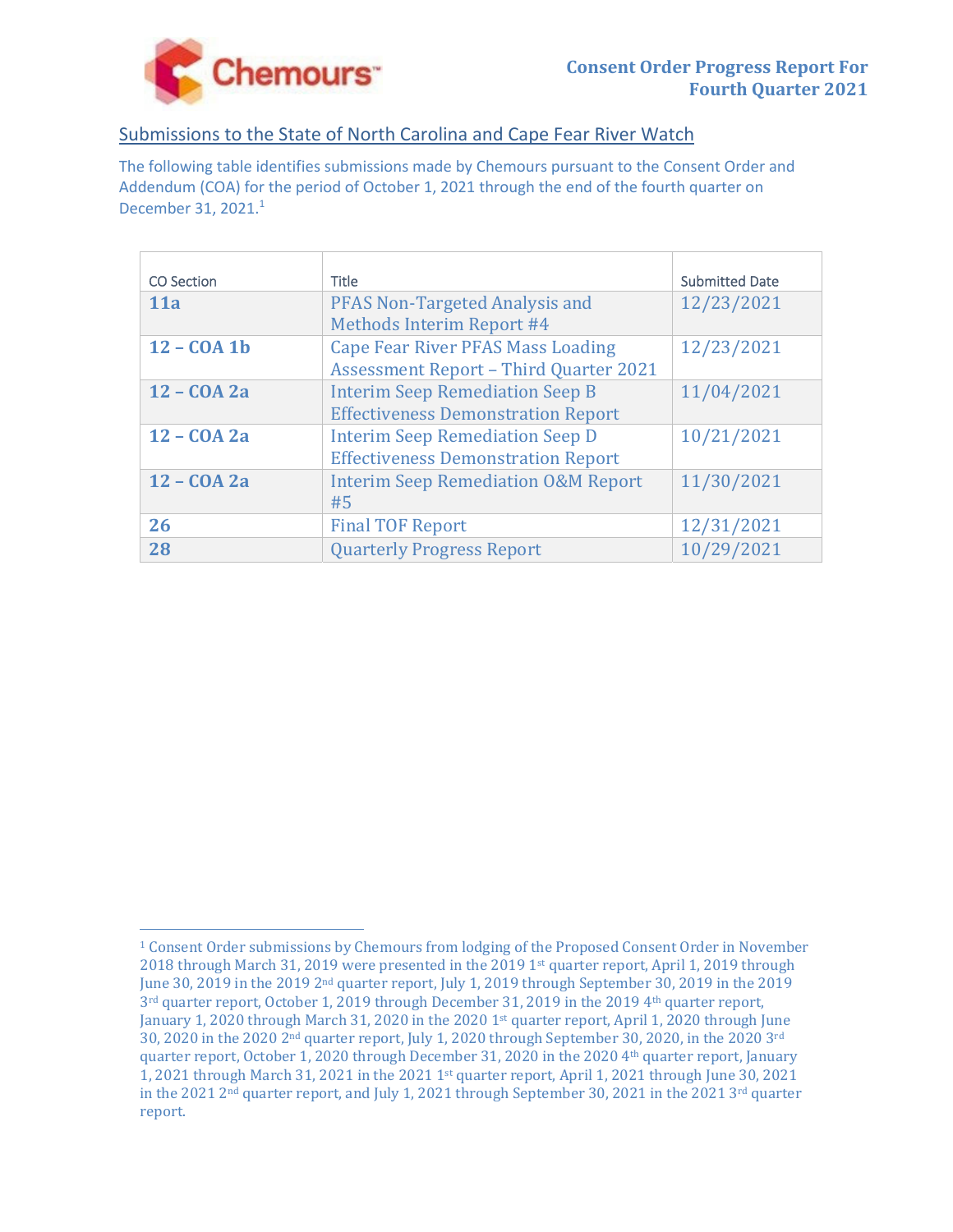

# 2021 Fourth Quarter Residential Summary

| Item                                  | Cumberland<br>County<br>(East of<br>River) | Cumberland<br>County<br>(West of<br>River) | <b>Bladen</b><br>County<br>(East of<br>River) | <b>Bladen</b><br>County<br>(West of<br>River) | Robeson<br>County | Sampson<br>County | Total |
|---------------------------------------|--------------------------------------------|--------------------------------------------|-----------------------------------------------|-----------------------------------------------|-------------------|-------------------|-------|
| <b>Total Number of Residences</b>     |                                            |                                            |                                               |                                               |                   |                   |       |
| Sampled                               | 659                                        | 253                                        | 14                                            | 31                                            | 14                | 26                | 997   |
| Residences Exceeding GAC              |                                            |                                            |                                               |                                               |                   |                   |       |
| Criteria (GenX >= 140 ng/L)           |                                            |                                            | 0                                             | 0                                             | 0                 | 0                 | 2     |
| Residences Exceeding RO               |                                            |                                            |                                               |                                               |                   |                   |       |
| Criteria ( $\sqrt{P}FAS \ge 70$ ng/L) | 51                                         | 16                                         | 2                                             | 3                                             |                   | 0                 | 73    |
| Residences Exceeding RO               |                                            |                                            |                                               |                                               |                   |                   |       |
| Criteria (PFAS >= 10 ng/L)            | 250                                        | 63                                         | 5                                             | 9                                             | 4                 | 4                 | 335   |
| Residences Drinking Water Well        |                                            |                                            |                                               |                                               |                   |                   |       |
| Detections (Results < 10 ng/L)        | 140                                        | 82                                         |                                               | 2                                             | 5                 | 6                 | 236   |
| Residences Drinking Water Well        |                                            |                                            |                                               |                                               |                   |                   |       |
| Non-Detections                        | 46                                         | 26                                         |                                               | 5                                             |                   | 5                 | 86    |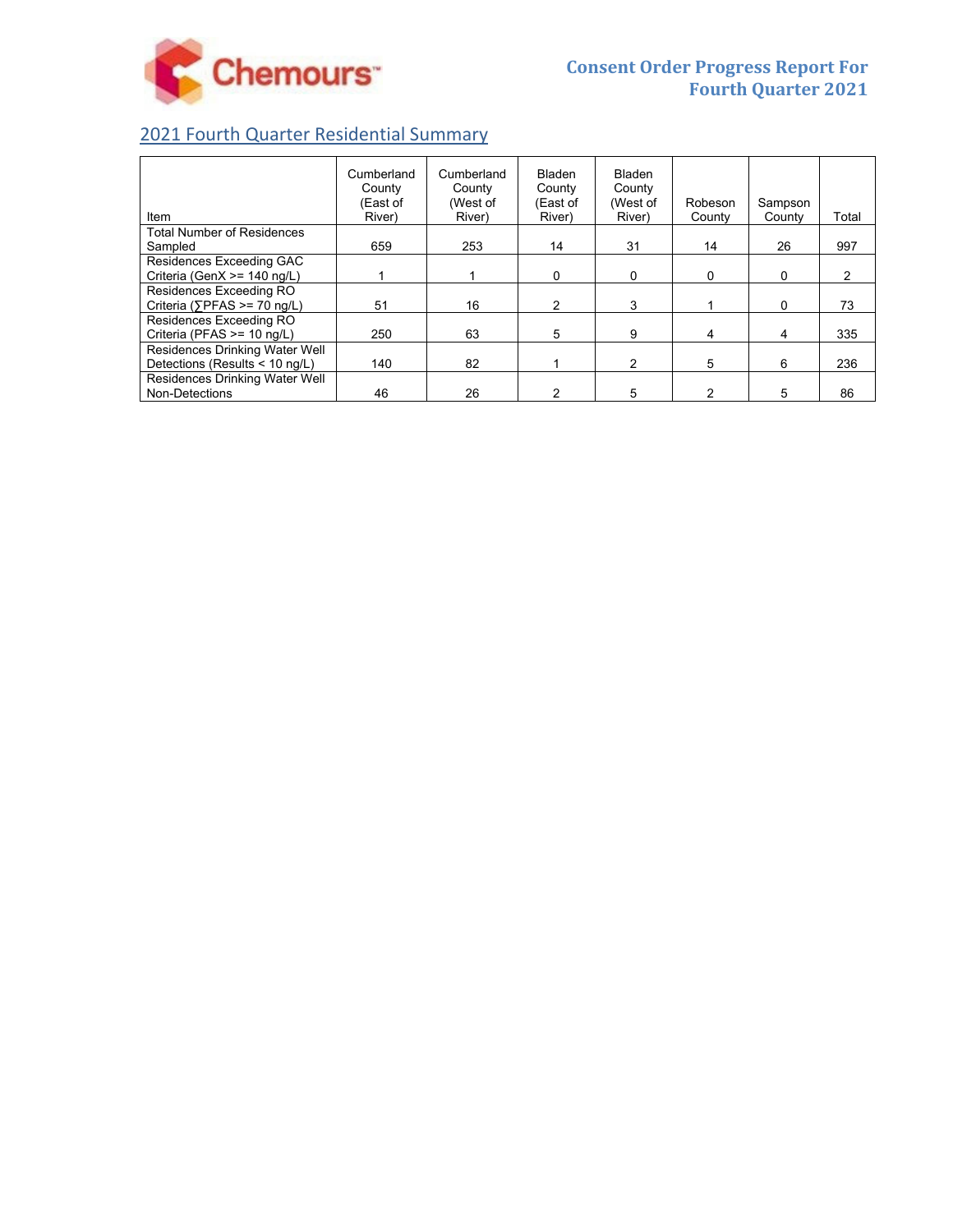

# Replacement Drinking Water Actions

#### (Replacement drinking water actions from November 20182 ‐ December 31, 2021)

| Summary          |                        | Number of residents on<br>bottled water                                                                       |                                                 |                                                                          | <b>GAC Systems On-line &amp;</b><br><b>Confirmation Sampling</b><br>Complete                                                            |                                                                   | <b>Number of Homes</b><br><b>Where RO Systems</b><br><b>Installed</b> |                                                                                                     |                                                                                          |                                                                     |                       |                                                           |                                                                                                                   |
|------------------|------------------------|---------------------------------------------------------------------------------------------------------------|-------------------------------------------------|--------------------------------------------------------------------------|-----------------------------------------------------------------------------------------------------------------------------------------|-------------------------------------------------------------------|-----------------------------------------------------------------------|-----------------------------------------------------------------------------------------------------|------------------------------------------------------------------------------------------|---------------------------------------------------------------------|-----------------------|-----------------------------------------------------------|-------------------------------------------------------------------------------------------------------------------|
|                  | <b>Total</b>           | 2696                                                                                                          |                                                 |                                                                          | 111                                                                                                                                     |                                                                   | 2873                                                                  |                                                                                                     |                                                                                          |                                                                     |                       |                                                           |                                                                                                                   |
| Bottled<br>Water |                        | <b>Residences</b><br><b>Eligible for</b><br><b>Bottled Water</b>                                              |                                                 | <b>Already connected</b><br>to Public Water                              | Eligible<br><b>Residences</b><br><b>Receiving</b><br><b>Bottled Water</b>                                                               |                                                                   |                                                                       |                                                                                                     |                                                                                          |                                                                     |                       |                                                           |                                                                                                                   |
|                  | Q <sub>4</sub><br>2021 | 431                                                                                                           |                                                 | $\mathbf 0$                                                              | 456                                                                                                                                     |                                                                   |                                                                       |                                                                                                     |                                                                                          |                                                                     |                       |                                                           |                                                                                                                   |
|                  | <b>Total</b>           | 2881                                                                                                          |                                                 | 159                                                                      | 2696                                                                                                                                    |                                                                   |                                                                       |                                                                                                     |                                                                                          |                                                                     |                       |                                                           |                                                                                                                   |
| GAC              |                        | <b>Residences Eligible for</b><br><b>GAC</b>                                                                  |                                                 |                                                                          | <b>Public Water</b><br><b>Already connected to</b><br><b>Public Water</b><br><b>Readily Available</b>                                   |                                                                   |                                                                       |                                                                                                     | <b>Residents</b><br><b>Declined GAC</b><br><b>Public Water Feasible</b><br><b>System</b> |                                                                     |                       | <b>GAC Systems</b><br>to Install                          | <b>Number of Residences</b><br><b>Responded to GAC Offer</b><br>(Interview Conducted or<br><b>Declined Offer)</b> |
|                  | Q <sub>4</sub><br>2021 | $\overline{2}$                                                                                                |                                                 | Data Not Available                                                       |                                                                                                                                         |                                                                   | $\bf{0}$<br>$\bf{0}$                                                  |                                                                                                     | $\mathbf{0}$                                                                             |                                                                     | $\overline{2}$        | $\mathbf{1}$                                              |                                                                                                                   |
|                  | <b>Total</b>           | 269                                                                                                           |                                                 | 25                                                                       |                                                                                                                                         | Data Not Available                                                |                                                                       |                                                                                                     | Data Not Available                                                                       |                                                                     | $\overline{7}$<br>126 |                                                           | 122                                                                                                               |
|                  |                        | <b>Number of GAC</b><br><b>Systems to Install but</b><br><b>Resident has Not</b><br><b>Responded to Offer</b> |                                                 |                                                                          | <b>System On-line</b>                                                                                                                   |                                                                   | Confirmation<br><b>Sampling Complete</b>                              |                                                                                                     | <b>GAC Offer Letters Sent to</b><br><b>Residents</b>                                     | <b>Call Log</b><br><b>Interactions with</b><br><b>GAC Residents</b> |                       | <b>GAC</b><br><b>Residence</b><br><b>Response</b><br>Rate |                                                                                                                   |
|                  | Q <sub>4</sub><br>2021 | Not Applicable                                                                                                |                                                 | $\mathbf{0}$                                                             |                                                                                                                                         |                                                                   | $\overline{2}$<br>5                                                   |                                                                                                     | 226                                                                                      |                                                                     | Not Applicable        |                                                           |                                                                                                                   |
|                  | <b>Total</b>           | 107                                                                                                           |                                                 | 104                                                                      |                                                                                                                                         | 111                                                               |                                                                       | 313                                                                                                 |                                                                                          | 4205                                                                |                       | 45%                                                       |                                                                                                                   |
| <b>Q</b>         |                        |                                                                                                               | <b>RO</b> (includes homes<br>with shared wells) |                                                                          | <b>Residences Eligible for</b><br><b>Number of Residences</b><br><b>Residents Declined</b><br><b>RO</b><br><b>Responded to RO Offer</b> |                                                                   |                                                                       | Homes/Buildings where RO<br><b>Systems to be Installed but</b><br><b>Resident has Not Responded</b> |                                                                                          | <b>RO</b> Residence<br><b>Response Rate</b>                         |                       |                                                           |                                                                                                                   |
|                  | Q <sub>4</sub><br>2021 | 494                                                                                                           |                                                 |                                                                          | 513                                                                                                                                     |                                                                   | 10                                                                    | 184                                                                                                 |                                                                                          | Not Applicable                                                      |                       |                                                           |                                                                                                                   |
|                  | <b>Total</b>           | 5716                                                                                                          |                                                 | 3875                                                                     |                                                                                                                                         |                                                                   | 119                                                                   |                                                                                                     | 1591                                                                                     |                                                                     | 67%                   |                                                           |                                                                                                                   |
|                  |                        | <b>Number of Homes</b><br>where RO Systems<br>Installed                                                       |                                                 | <b>Homes/Buildings where</b><br>RO Systems are to be<br><b>Installed</b> |                                                                                                                                         | <b>Number of RO</b><br><b>Offer Letters Sent</b><br>to Residences |                                                                       | Call Log Interactions with RO<br><b>Residents</b>                                                   |                                                                                          |                                                                     |                       |                                                           |                                                                                                                   |
|                  | Q <sub>4</sub><br>2021 |                                                                                                               | 210                                             |                                                                          | 494                                                                                                                                     |                                                                   | 690                                                                   |                                                                                                     | 2029                                                                                     |                                                                     |                       |                                                           |                                                                                                                   |
|                  | <b>Total</b>           | 2873                                                                                                          |                                                 | 2506                                                                     |                                                                                                                                         | 7109                                                              |                                                                       | 24919                                                                                               |                                                                                          |                                                                     |                       |                                                           |                                                                                                                   |

<sup>2</sup> The date the proposed Consent Order was lodged.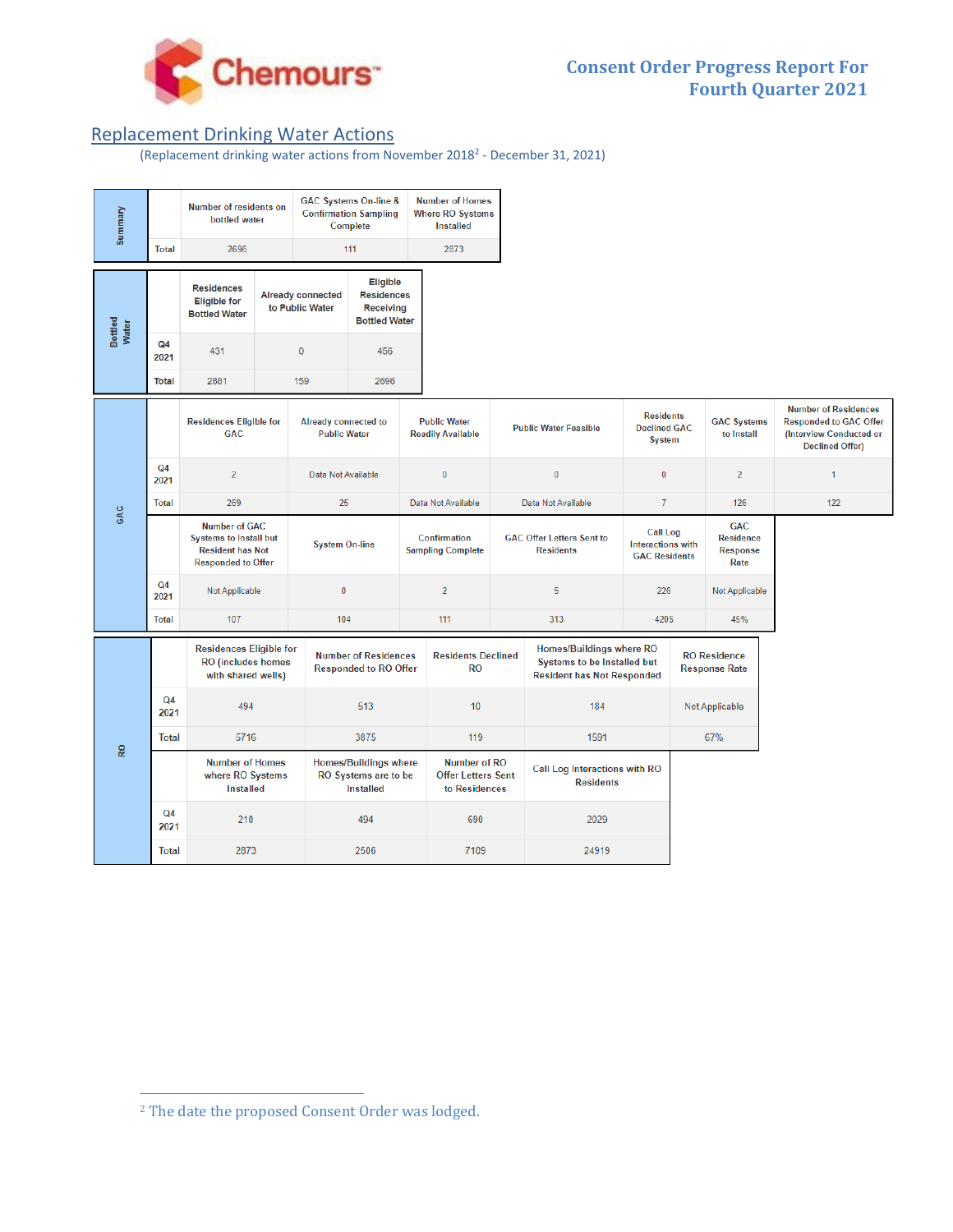

## Consent Order Progress Details

This section summarizes the activities that have been undertaken by Chemours pursuant to the Consent Order Compliance Measures and Addendum for the period from October 1, 2021 through the end of the fourth quarter of 2021 (December 31, 2021). On August 13, 2020, Chemours signed the Addendum to Consent Order Paragraph 12, and the Addendum was entered by the Bladen County Superior Court on October 12, 2020.

# Section 7 Control Technology Improvements

The thermal oxidizer (see photo at right) continues to control process emissions at an average PFAS destruction efficiency exceeding 99.99%.

# Section 10 No Discharge of Process Wastewater from Chemours' Manufacturing Areas

Chemours does not discharge its process wastewater and instead collects and ships its process wastewater offsite for disposal or recycles treated water internally within several manufacturing processes.



# Section 11 Characterization of PFAS in

# Process and Non‐Process Wastewater and Stormwater at the Facility

During the fourth quarter of 2021, one sampling event was conducted during December 8 ‐ 10, 2021 (the December 2021 event). Samples were collected from 27 locations during the December 2021 event. Data from the August 2021, September 2021, and December 2021 events were evaluated and compiled for presentation in the next semi‐annual report, to be submitted by March 31, 2022.

Pursuant to Paragraph 11.a of the Consent Order, the PFAS Non‐Targeted Analysis and Methods Interim Report #4 was submitted on December 23, 2021.

# Section 12 Accelerated Reduction of PFAS Contamination in the Cape Fear River and Downstream Water Intakes, and Addendum to Consent Order Paragraph 12

Chemours continued operation of the treatment system for the Old Outfall (Outfall 003) pursuant to Consent Order Paragraph 12(e) and a NPDES permit issued by NCDEQ.

As noted above, the Addendum to Consent Order Paragraph 12 was signed in the third quarter of 2020 and entered by the Court during the fourth quarter of 2020. Chemours' Addendum implementation activities during the fourth quarter of 2021 included:

## Consent Order Addendum Paragraph 1

On December 23, 2021, Chemours submitted to NCDEQ and Cape Fear River Watch the Cape Fear River PFAS Mass Loading Assessment – Third Quarter 2021 Report pursuant to Consent Order Addendum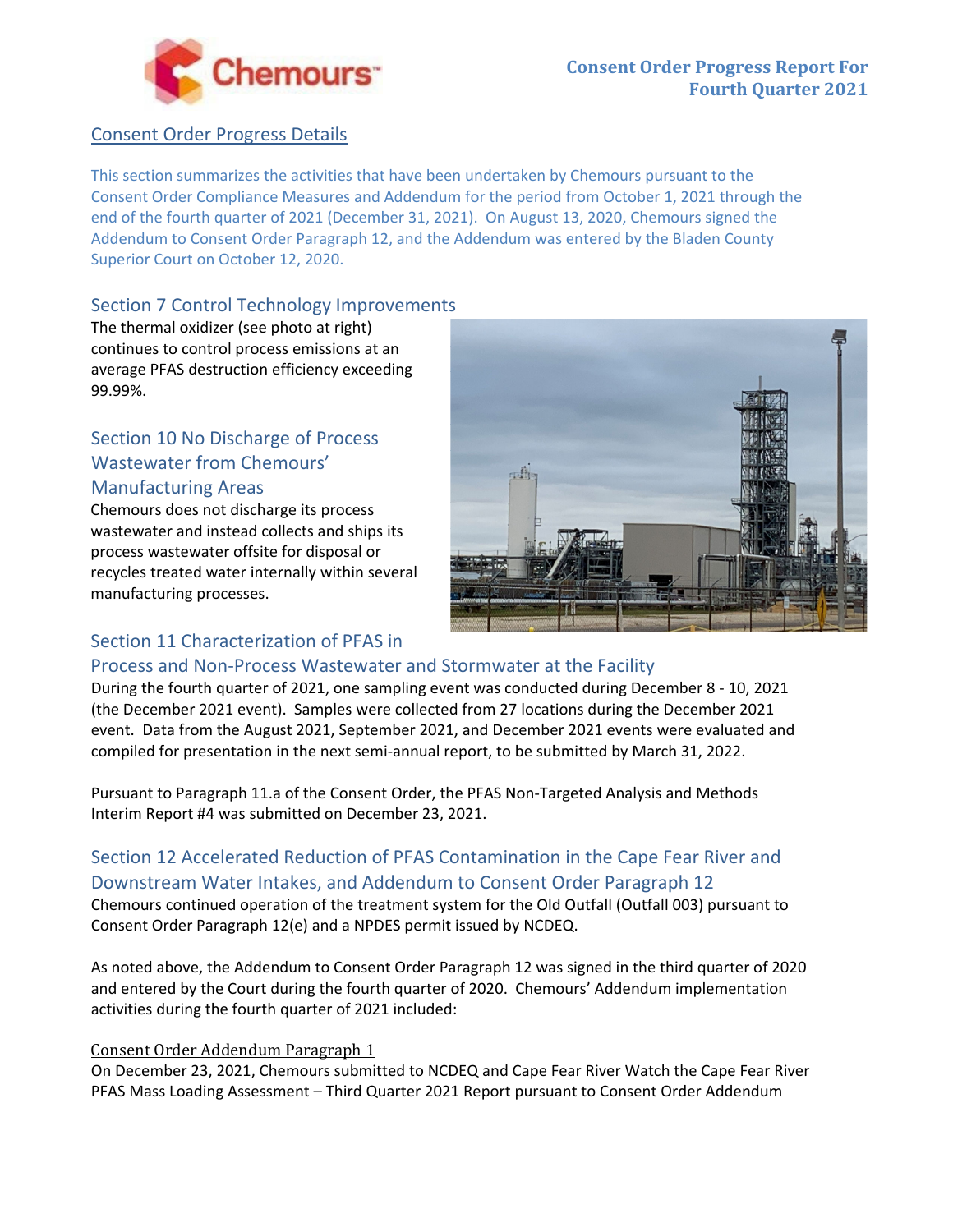

# **Consent Order Progress Report For Fourth Quarter 2021**

Paragraph 1(b). The report describes sampling activities and mass loading results for the Cape Fear River and PFAS loading pathways from the third quarter of 2021. This submission was also pursuant to quarterly reporting of mass loading sampling outlined in the Corrective Action Plan (Paragraph 16). In each of October, November, and December 2021, Chemours conducted monthly mass loading sampling required by Consent Order Addendum Paragraph 1.

#### Consent Order Addendum Paragraph 2

During the fourth quarter of 2021, Chemours operated and maintained the four flow-through cells, i.e., the interim remediation systems, at Seeps A‐D. On November 30, 2021, Chemours submitted the Interim Seep Remediation Operation and Maintenance Report #5. The Operation and Maintenance report describes the operations and maintenance activities at the flow‐through cells over the bimonthly reporting period of September/October. Additionally, on October 21 and November 4, 2021, Chemours submitted the Interim Seep Remediation Effectiveness Demonstration Reports for Seeps D and B, respectively. These reports provided a record of construction completion and demonstration of interim effectiveness for the Seep B and Seep D systems.

#### Consent Order Addendum Paragraph 3

As required by the Addendum, the Black Creek Aquifer interim measure system to extract groundwater from the seven existing Black Creek Aquifer monitoring wells (BCA‐01, BCA‐02, PW‐11, PW‐14, PW‐15R, PIW‐9D, and PIW‐10DR) continued to operate in the fourth quarter as designed. During the fourth quarter of 2021 (October, November, and December), the system extracted 700,732 gallons of water for a total of 1,951,632 gallons since startup on November 30, 2020. The replacement of the electric submersible pumps with piston pumps in the four deeper extraction wells (BCA‐01, BCA‐02, PW‐14, and PW-15R) has significantly improved the system and resulted in a 60 percent increase in the amount of water extracted. The wells have continued to operate as designed with only minor, routine shutdowns for maintenance or equipment issues.

On October 5, 2021, Chemours submitted responses to NCDEQ comments on the 60 percent design submittal package and the PDI Report received on September 15, 2021. The responses provided additional clarification on details of the remedy design, rationale for methods employed in the 60% design submittal, and discussion of how the submitted design package meets the requirements of the CO Addendum. NCDEQ and Chemours conducted a Site visit on December 16, 2021 to discuss performance monitoring for the remedy.

#### Consent Order Addendum Paragraph 4

Consistent with the Stormwater Sampling Plan, Chemours conducted two sampling events in October 2021, one sampling event in November 2021, and two sampling events in December 2021 during the stormwater treatment system operation for removal of PFAS compounds. The monthly monitoring reports for September 2021 – December 2021 will be submitted in the first quarter of 2022. The treatment system also consistently captured stormwater runoff from precipitation events of up to the 1‐inch, 24‐hour design storm during the fourth quarter of 2021.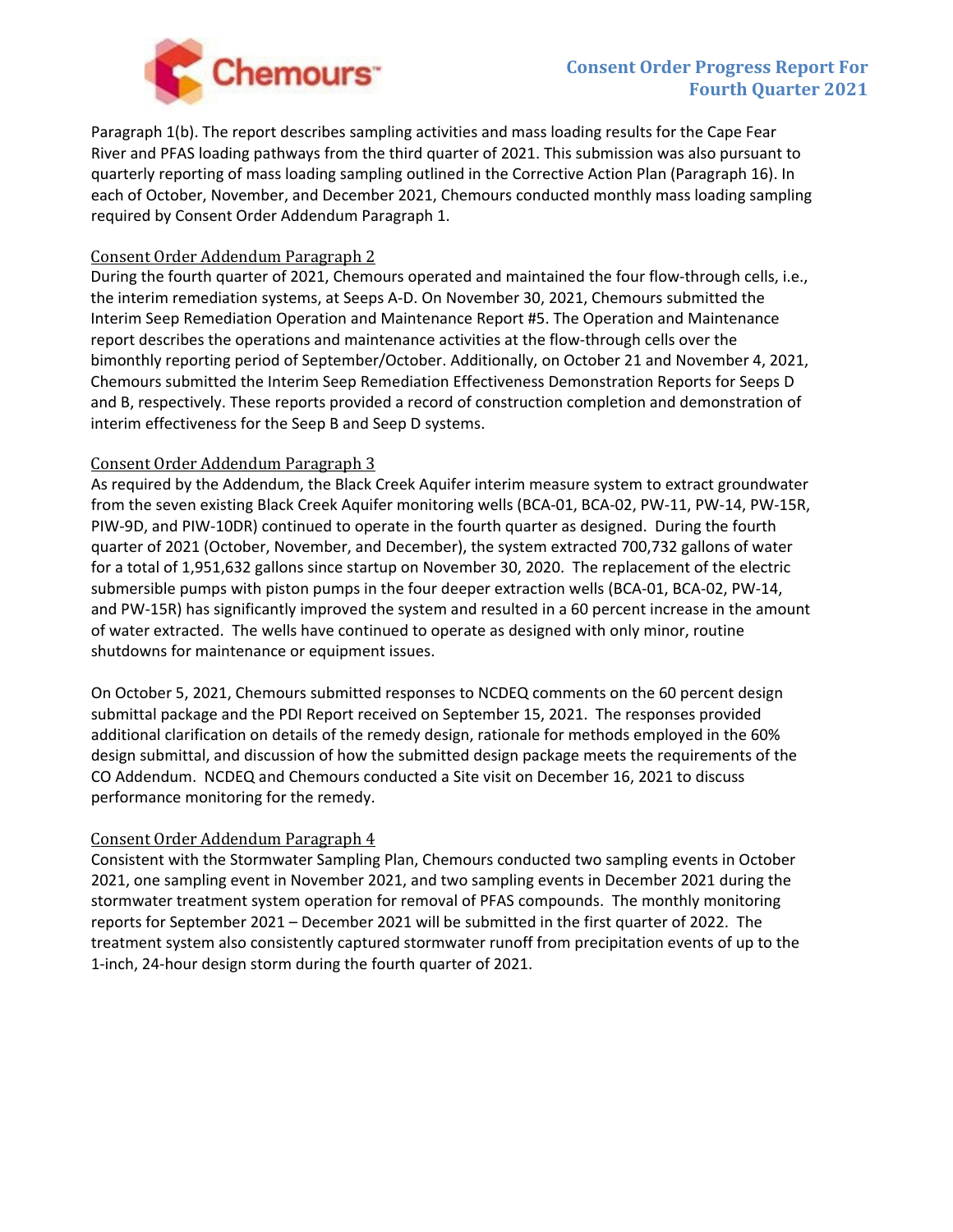

### Section 14 Toxicity Studies

Following a technical meeting between NCDEQ, Chemours, and Eurofins (the aquatic toxicity contract laboratory), NCDEQ provided final comments on the aquatic protocols. Eurofins is incorporating these comments into their protocols and addressing some additional requests from NCDEQ.

The 28-day immunotoxicity study draft protocols were submitted to NCDEQ during the fourth quarter. Chemours requested confirmation of the intended guideline for the 90‐day study and received a reply in late December, which is under review.

### Section 16 Groundwater Remediation

On December 23, 2021, Chemours submitted to NCDEQ and Cape Fear River Watch the Cape Fear River PFAS Mass Loading Assessment – Third Quarter 2021 Report pursuant to Consent Order Addendum Paragraph 1(b). This submission was also pursuant to quarterly reporting of mass loading sampling outlined in the Corrective Action Plan (Paragraph 16). On‐going groundwater remediation activities are being conducted pursuant to Consent Order Addendum Paragraph 3 and are described earlier in this document under that paragraph.

# Sections 19 and 20 Provision of Public Water Supplies, Whole Building Filtration Systems, and Reverse Osmosis Drinking Water Systems

As shown in the summary tables above, Chemours continues to make significant progress in implementing the Consent Order requirements of Paragraphs 19 and 20. Since resuming RO installations in June 2020, following the COVID‐19 postponement period, the pace of RO acceptance rates and installations has been on the rise. O&M activities for installed GAC systems continues uninterrupted. Bottled water services continue uninterrupted for 2,696 homes. In September 2021, Chemours entered into an agreement with Bladen County to fund public water system upgrades and connections associated with providing permanent replacement drinking water supplies under the Consent Order, and Chemours proceeded with implementation of the agreement during the fourth quarter of 2021.

#### Section 21 Private Well Testing

As of December 31, 2021, 13,467 residences have been identified within the current study area, of which 8,542 have been sampled and 3,547 additional residences have received at least one initial sample offer letter. Results of sampling that occurred throughout the fourth quarter of 2021 (997 residences) are presented at the beginning of this progress report. Current Step-out and Infill distance intervals range from 2.5 miles to 18.5 miles from the Site.

Chemours continues to follow the private well cold calling protocol (i.e., to confirm residences, tenant/owner name and phone number, addresses, not connected to public water, and residents' willingness to have a sample collected from their drinking water well).

## Section 22 Provision of Sampling Results

Chemours provided (and continues to provide) sampling results to NCDEQ and residents as required under the Consent Order. Chemours has provided sampling results to NCDEQ by sending a courtesy email notification and by uploading sampling results to the state Equis database. Chemours has also provided final lab reports to NCDEQ. Chemours has provided sampling results to residents by including preliminary results with water filtration system initial offer letters and sending the final lab reports to